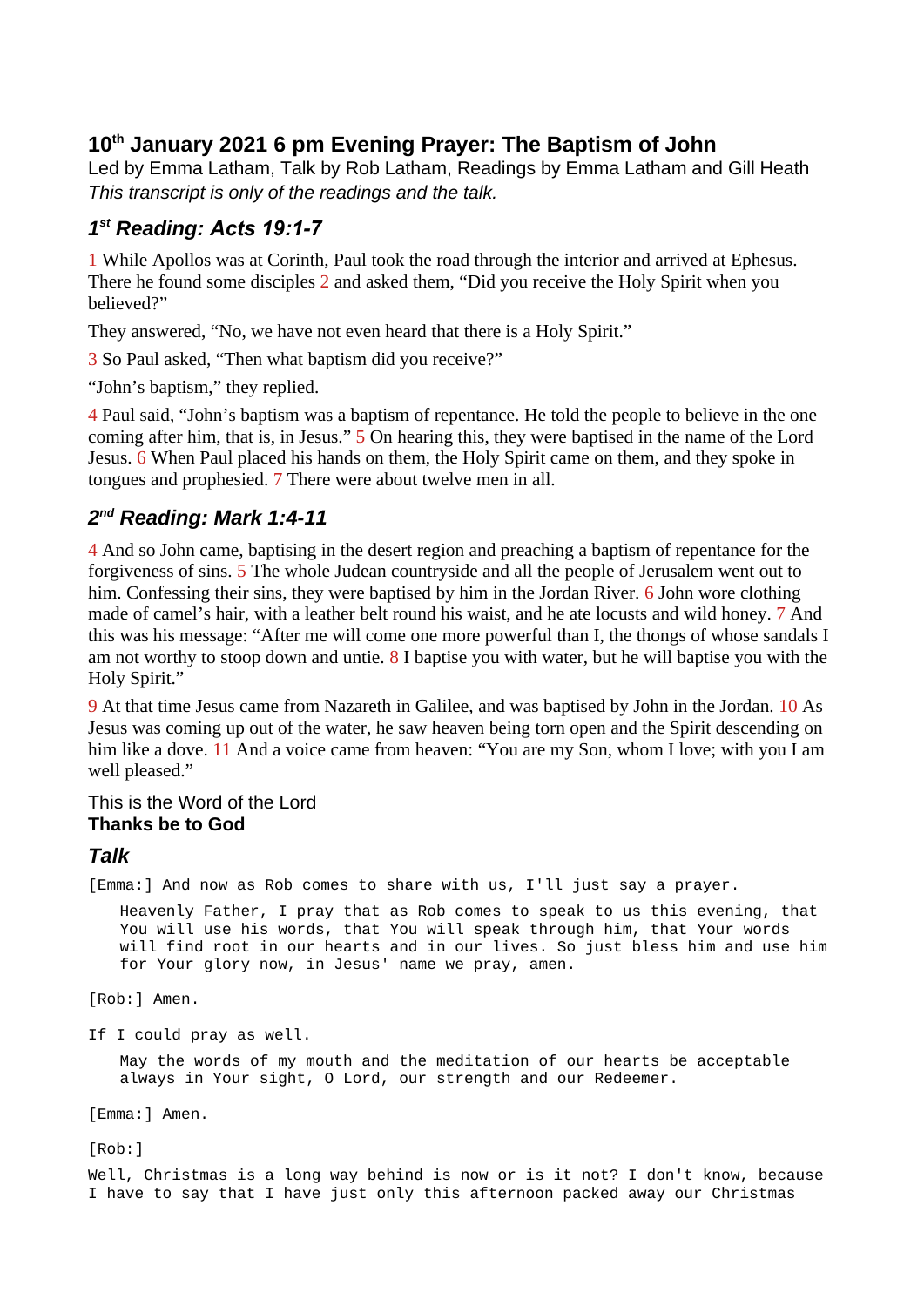crib. And the reason for that is because during Christmas season, we only permit for the angel and the shepherds to visit the baby Jesus. And then on Epiphany, on the 6th of January, the shepherds departed the night before, and along come the Three Kings. And so for the last few days we've had the crib scene complete with the Three Kings. And we are now of course in the Epiphany season. Last Tuesday was actually Epiphany and today is technically Epiphany 1.

I've been doing some little bit of research last night, because I had an inkling that, way back in my days at theological college, I was told that Epiphany in the East was very much about the Incarnation of Jesus. And in the West, it was about the presentation of Jesus to the Gentiles. Epiphany literally means 'manifestation', making known. Well, if I try and unravel that a bit, I mean, when I talk about East and West, it's basically the Roman Catholic Church and the Eastern Orthodox Churches have two defined and slightly different traditions. It all emanates from the fact that there were originally five centres, main centres of Christianity during the early centuries of the church. And although the Roman Church became prominent, the Eastern Churches had their own style of doing things, as are witnessed by the different styles, Eastern Orthodox and Roman Catholicism (out of which we come) actually work. The first Christian festival that really came on the stage, of course, was Easter, the celebration of the Resurrection. The very fact that the Christian week begins with a Sunday, and that every Sunday is a celebration of Resurrection, bears token to that. And then other similar festivals are added in. Obviously the idea of the Cross before Easter, and Pentecost after Easter, they get in fairly quickly. You might be surprised to know that Christmas comes along relatively late, somewhere around about the fourth century. And both East and West, before Christmas was established as an event, actually kept their festivals of Incarnation on Epiphany, on the 6th of January. It's just the Roman Church developed the 25th of December, whereas the Eastern Church actually stuck with the 6th of January, although they do celebrate the birth of Jesus on the 25th. This is how I understand it anyway. But whereas we celebrate the coming of the Wise Men on Epiphany, the Eastern Church celebrates the Baptism of Jesus.

I'm quite glad, really, that we had, as our Gospel reading, the gospel of Mark, because of course the significance about Mark – it's the first gospel, it's the gospel that is heavily influential of what Matthew and Luke say, but it has no birth stories. And this takes us back to the way in which the Eastern Church celebrated the Incarnation, and I say that in a sense, to divide it from the Christmas stories: the Incarnation is celebrated in the East, not so much by remembering the birth of Jesus and His coming into the world in that way, but His arrival on the public scene.

And in Mark's gospel, the first thing we know about Jesus, is that John comes to prepare His way, and proclaims, as we heard in the Gospel, that we aren't worthy to untie His sandals, and that though John baptises in water, Jesus would baptise in the Holy Spirit. And the whole of the Epiphany season is actually about revealing and manifesting and making clear who this person is, this Jesus. You see, I think it's highly important, much as we know that Jesus has divine origins and that technically, theologically, He is both human and divine, but for the purpose of our thinking tonight, really the people of the first century Palestine, the people who knew Jesus man and boy would have just treated Him as a human being, just as an ordinary man, just like me. And no real difference really on that score. And so getting to know the reality of who this Man is, is what is actually done during the Epiphany season. It's getting to know the character of Jesus and all sorts of ways that He is unique and comes to our aid and salvation.

But, as I say, the Incarnation is therefore marked in a very different way because, you see, in the Eastern Church, just exactly as Mark does, we start with that public appearance and the baptism in the River Jordan. We might ask the question, "Well, it's all well and good, we know the story. But why was it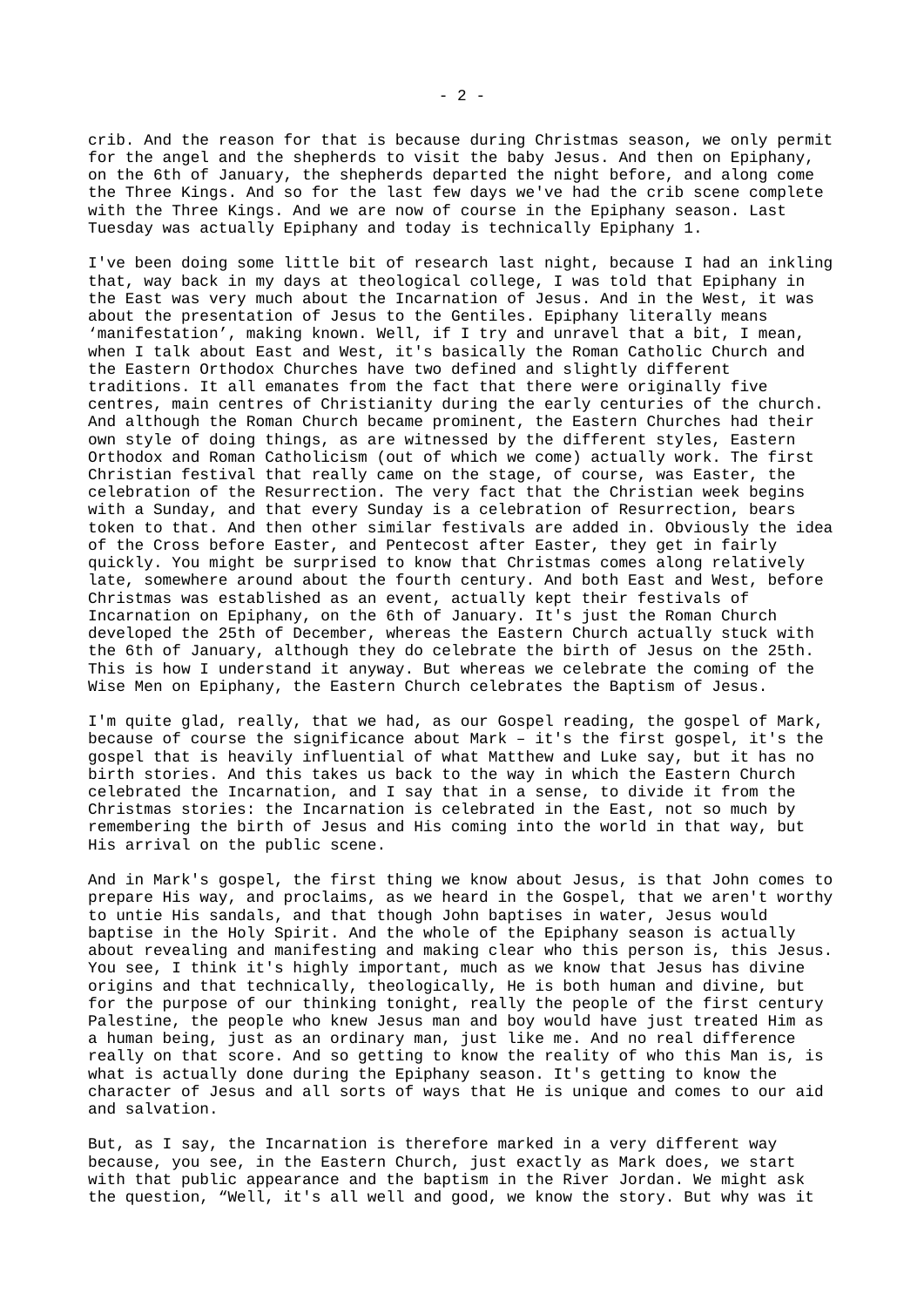necessary for Jesus to be baptised anyway?" I think that one of the things of wisdom that is revealed in this, in a godly way, is that there is never any intention to disrupt what everybody can see in front of themselves. Because Jesus appeared as a human being, He actually has to be treated as such. I mean that we know the doctrinal thing that Jesus left behind the glory of Heaven in order to be appear as just a simple man. That is what Paul teaches in Philippians. In fact, he describes in Philippians that Jesus Christ does not seize equality with God<sup>[1](#page-2-0)</sup> but empties Himself of the glory of Heaven, in order that He will be just a man. And I think this is so crucial, that we grasp hold that, in essence, Jesus comes exactly like one of us. I mean yes, there are fanciful stories in later centuries of Jesus behaving as though He always has semi-magical properties and can make clay sparrows and breathes on them and makes them fly, but, you see, if they were true, it would detract from what Jesus came to be, because He needed to be exactly like one of us. And in a sense, this desire not to kind-of impose a sort of super-human, a kind of Godlikeness in His nature, before He received of God's Spirit in His baptism, is quite important. And Jesus simply comes as one of us, and therefore He has to show Himself willing to submit Himself to the things that every other human being at the time felt a need to. As John proclaimed a baptism of repentance, so Jesus comes like one of us, not trying to stand out, or say He's better than us, but just simply accepts that this is what His Father's will is, that He should be exactly like us, and receive this baptism of repentance.

But you see, in that obedience, something marvellous happens. As Jesus goes down into the water He submits, John protests, he says, "Well, I should be baptised by you." But Jesus says, "No, this is what the Father wants. Let it be so for now." And in that process, as Jesus comes out of the water, having submitted like one of us to the baptism of repentance (of course He did not need to repent) something wonderful happens. As Jesus looks up, Heaven is rent open, the Holy Spirit comes down and rests on Him, as though a dove alights on Him. And Jesus receives the Holy Spirit. And then the voice from Heaven comes, "This is my beloved Son, in whom I am well pleased." The Father is simply affirming that Jesus has done the right thing by not making a ruckus and saying, "I don't need to be baptised by John!" But by being baptised by John, it opens up the way for a new baptism to be set forth, a baptism that's no longer just about repenting of sins. Of course that's foundational, that is something that undergirds Christian baptism. But the new baptism is not only that, it is also about the filling in of the Holy Spirit, about the giving of life, eternal life through the indwelling of God Himself into our hearts and lives. That is what we are called to do when we ourselves are baptised.

We obscure it a bit in Church because we baptise children, maybe it's not quite the same with St. John's, but we baptise children, and then 10, 12, 15 years later, we expect them to come to Confirmation, which is again about being filled with the Holy Spirit. But the crucial thing is there: is that we follow the pattern of Jesus in the sense that we come in baptism to repent, to acknowledge our sin before God, and to receive of His life and light, and to receive of the Holy Spirit, so that God is not out there but in here, in our hearts, in our lives. He makes a new pattern for us to follow. And the pattern of Jesus' baptism is the pattern that we should pick up and understand, that is about how we receive that baptism into our hearts and lives and become active and participating Christians.

And indeed, right from the moment that Jesus is baptised and then calls His disciples (which is another aspect of Epiphany) we move in to the idea that Jesus and His disciples baptise also. We move into the idea that the early Church calls people into baptism. On the day of Pentecost, when 3,000 people responded to Peter's sermon, the crowd asked<sup>[2](#page-2-1)</sup>, "What shall we do?" Peter said, "Repent and be baptised, and you will be forgiven, and you shall receive the

<span id="page-2-0"></span>1 Philippians 2:6

<span id="page-2-1"></span><sup>2</sup> Acts 2:37-38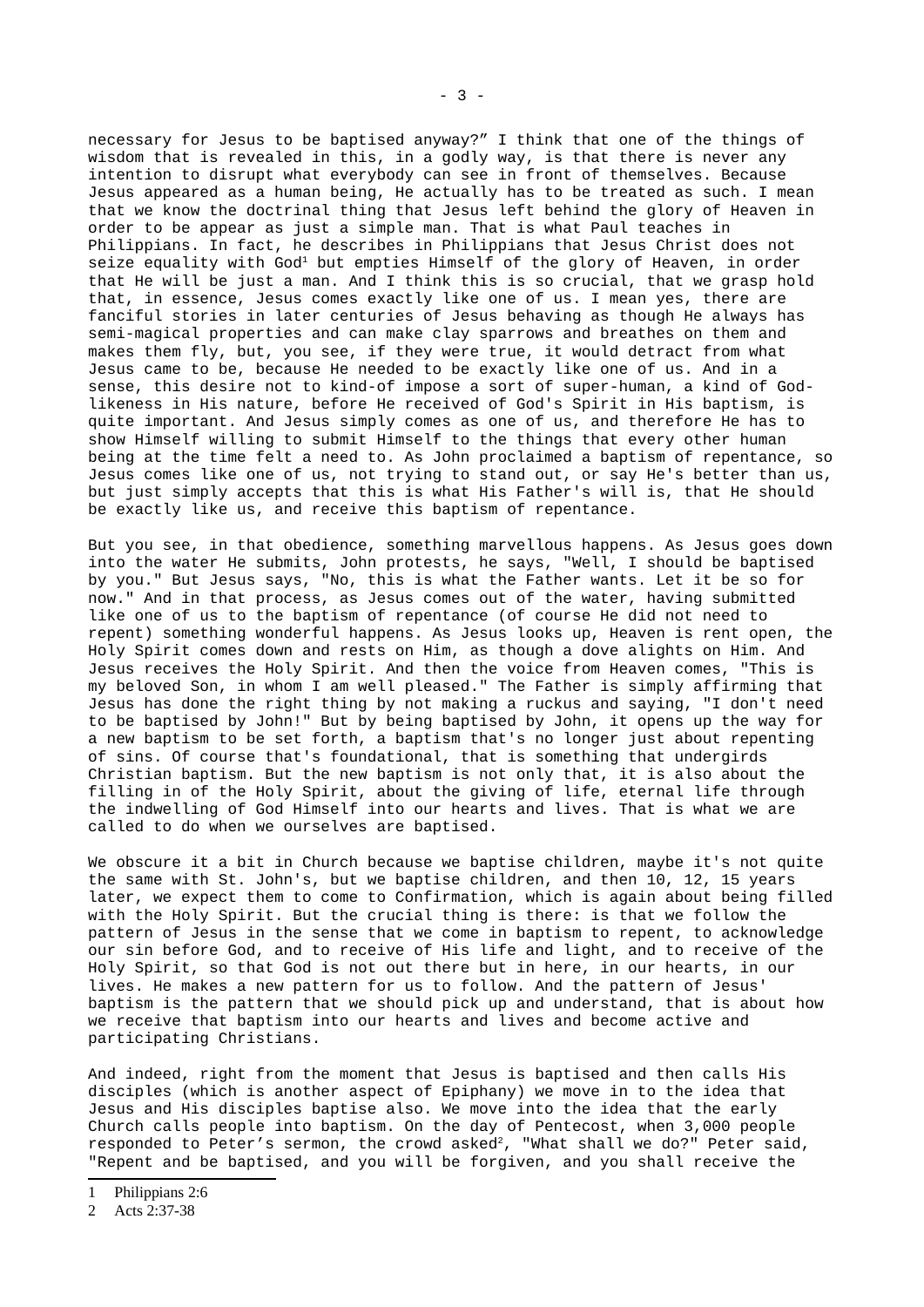Holy Spirit." The pattern continues: the life of Jesus is brought into the new believers by us repenting, being forgiven, and receiving the life of God into us, the Holy Spirit is very present within us. That happened to 3,000 people on the day of Pentecost, and it carries on through the Acts of the Apostles, as people are baptised in various ways and at various times. In fact, one way of understanding the Acts of the Apostles, another phrase which we could use to describe it, is 'the Holy Spirit in action', because God in the Holy Spirit dwelling in the believers moves forward and engages with the mission of the Church.

And then we have this interesting story from Acts of the Apostles, where Paul is moved from Corinth. He's left behind Apollos there to continue the work in Corinth, and he comes by the back way, apparently, to Ephesus. There he encounters 12 men, no idea who they are, what their ages were, or anything else. We do know they're believers. Well, almost. It appears there is a problem. And Paul says to them, "Did you receive the Holy Spirit when you were baptised?" "Holy Spirit, whatever are you on about? The Holy Spirit? What is the Holy Spirit? Who is the Holy Spirit?" So Paul asks the obvious question, "Which baptism were you baptised in?" And they say, "The baptism of John." Well, here we are, you see. John's baptism, as we know, was a baptism of repentance. How can they possibly get to know and understand and receive the Holy Spirit, unless they're baptised in the name of the Lord Jesus Christ, which is exactly what Paul then proceeds to do, and all is well, are re-baptised, in the name of the Lord Jesus, they receive the Holy Spirit. If I remember rightly, they also speak in tongues.

Do you see how the pattern works? That we see Jesus becoming a man who is filled with the Holy Spirit in His baptism, changing John's baptism into the baptism that we then receive, so that we human beings can receive the Holy Spirit. You could say there's a process of new creation going on here. And again, this is important for us to grasp, why Jesus has to accept His limitations, simply as a man, as I said at the beginning. Because you see, Jesus sets this new pattern, this new blueprint, for what humanity actually is. He is come from Heaven, but leaving aside the glory of Heaven, and then is filled with Heaven again, in order that He might be a human being filled with the Spirit, in the same pattern that we are. And that pattern is what we take on board.

I've used in the past the Saints Alive course, which I found very helpful to develop, particularly in the church plant that I led before my last parish. And then again, in Hallow, Grimley and Holt. And this pattern of us human beings following the style of Jesus and receiving the Holy Spirit into our lives, to therefore be like Jesus is really quite important. And it is a very central theme of the Saints Alive course. And the way it was explained to me subsequently, when I was in South Africa, is there is a new creation that is made. In other words, Jesus becomes the first fruits, the firstborn of this new creation, a man with God in His life. And that's what we become as we respond to the call of Jesus, to know Him, to love Him and to follow Him, to repent, be baptised, and we're filled with the Holy Spirit, human beings with God inside us. There is a new creation that is begun, and in which we are therefore part.

I don't know whether you've ever heard of a guy called Myles Munroe – I think he was from the Bahamas. I first encountered him at a Spring Harvest time, when Emma and I went to Spring Harvest. And I was quite impressed by the boldness of his preaching. I also was sad when we were last in South Africa to actually miss him preaching at the church we were connected with through most of our time there. But we were fortunate that we had DVDs given to us of his presentation, of his preaching. Sadly, he died some years ago. He was in an aeroplane that was trying to land, I think at his home in the Bahamas, and it crashed, so sadly he's no longer with us. But you see, Myles Munroe in his teaching in South Africa spoke of how God's purposes are to bring us human beings back into the inheritance that we lost when Adam and Eve first took the forbidden fruit, the